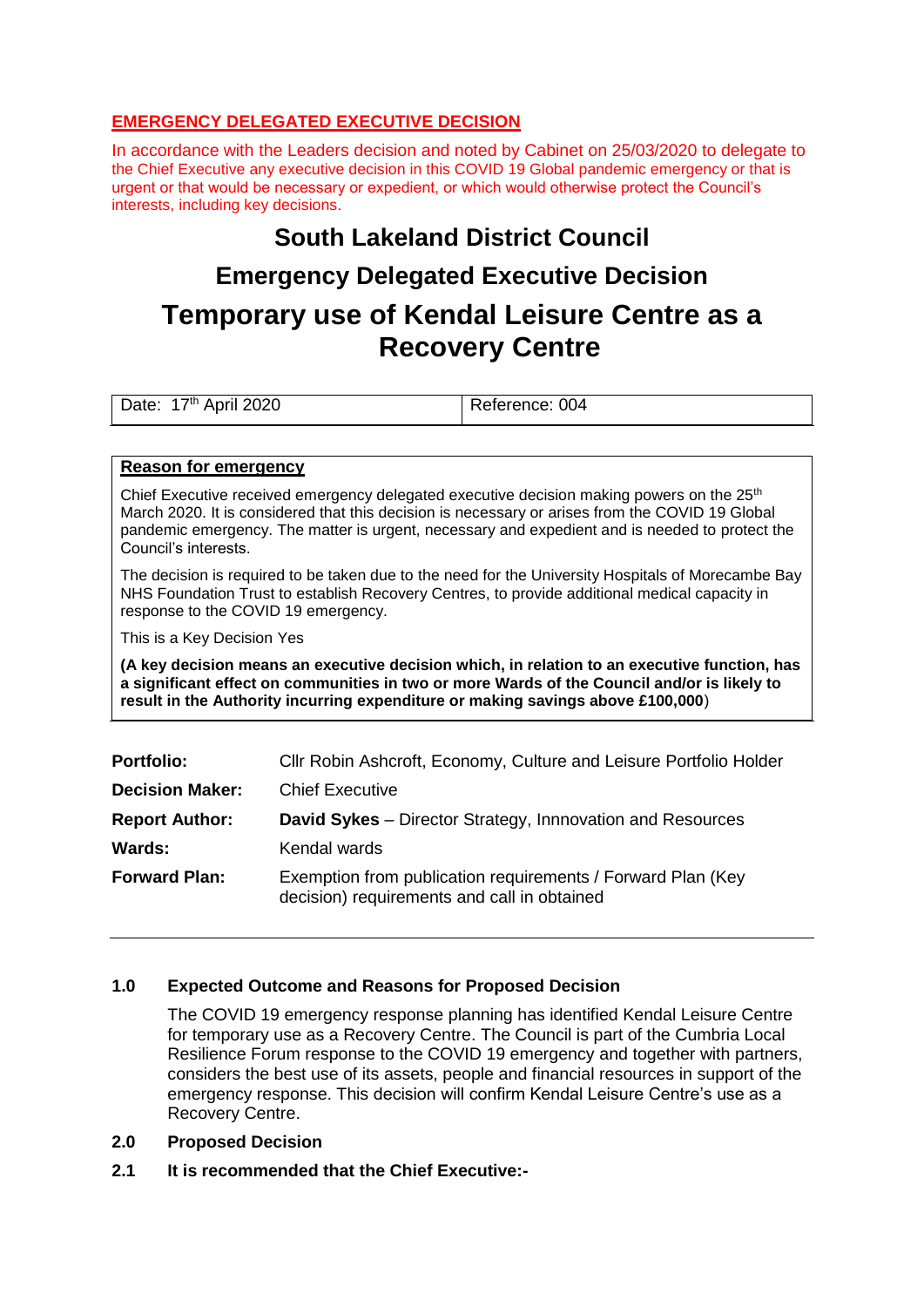**(1) Approves the use of Kendal Leisure Centre as a Recovery Centre as part of the Cumbria Local resilience Forum's plan to tackle the COVID 19 emergency.**

**(2) – Delegates authority to the Director Customer and Commercial Services in consultation with the Portfolio Holder, Legal, Governance and Democracy Lead Specialist and Finance Lead Specialist to work with the necessary agencies and the Council's Leisure Partner Greenwich Leisure Limites (''GLL''), so as to enable the required services, supplies and contractual arrangements to be put in place for the operation of the Recovery Centre for as long as it is required by the University Hospitals of Morecambe Bay NHS Foundation Trust.**

| Review Date: 27th May 2020 |  |
|----------------------------|--|
|                            |  |

#### **3.0 Background and Proposals**

- 3.1 A strategic aim of the Cumbria Local Resilience Forum is (amongst other COVID 19 emergency response aims) to enable the NHS to treat those who become seriously ill by supporting the NHS to have capacity it needs to respond by increasing appropriate bed capacity, enabling rapid hospital discharge and ensuring good support in the community.
- 3.2 There has been considerable work by the NHS and partners to provide additional bed capacity for the treatment of COVID 19 patients. This includes the provision of Recovery Centres, which will be used for patients who are medically fit for discharge and are well enough to leave hospital, but need a little extra support to get back to their home. Recovery Centre beds will only be used if needed.
- 3.3 Plans have progressed for Recovery Centres at:
	- Furness Academy Barrow-in-Furness, up to 90 beds
	- Kendal Leisure Centre, up to 62 beds
	- Carlisle Leisure Centre, up to 60 beds
	- Whitehaven, up to 60 beds
	- Penrith opportunity is being kept under review

Work is underway to transform the space at Kendal Leisure Centre into a patientfriendly environment, including temporary partitioning work, electrical installation works, the sourcing of hospital standard beds and provision of catering, cleaning and on site security services.

- 3.4 The University Hospitals of Morecambe Bay NHS Foundation Trust (NHS Trust) will be responsible for the operation of the Recovery Centre. They are continuing to work with the Care Quality Commission (CQC) and NHS England to ensure the care in the units will meet the required standards for this type of provision.
- 3.5 Officers have been working with partners to enable the NHS Trust to develop the Kendal Recovery Centre. Estate works have been undertaken to get the building ready and options for the supply of cleaning, catering and security have been sourced.
- 3.6 Kendal Leisure Centre is currently closed to the public due to the lockdown restrictions. The Council has a lease and management agreement with GLL who provide leisure services from the site. The Council is providing landlord's consent for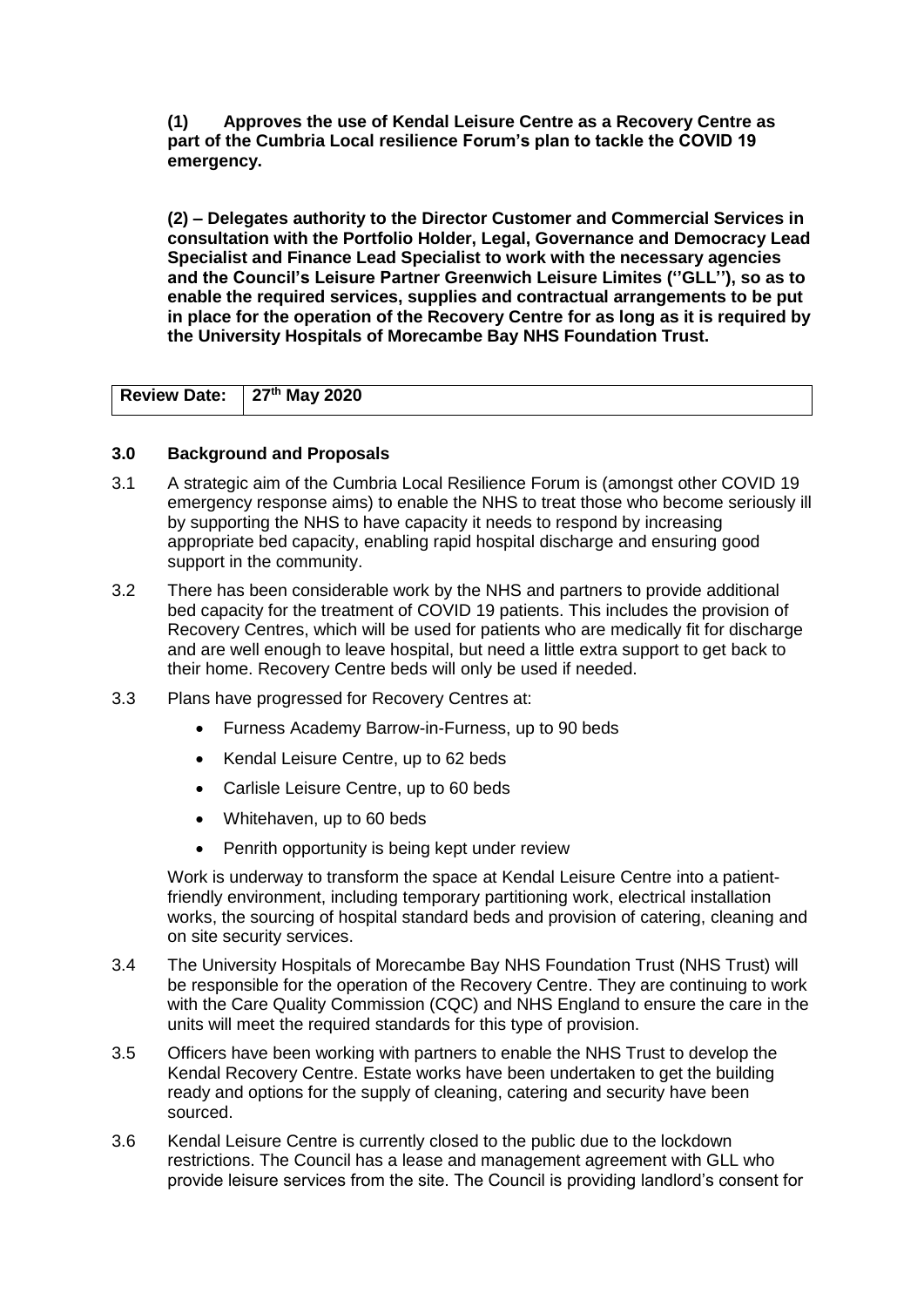GLL to enter into a licence of the premises with the NHS Trust provided on a costs recovery basis. This will be subject to the Council's approval of the form of licence between GLL and the NHS Trust for the use and operation of the Recovery Centre.

- 3.7 At this point in time, it is not known for how long the Recovery Centres will be required. It is conceivable that the NHS Trust may wish to retain the temporary facility beyond when lockdown measures start to be eased. If this were the case, it presents potential risk to the public's use of the Leisure Centre. In such a scenario, further discussion would take place between the Council, GLL and NHS Trust to explore managed public access to the remainder of the Centre's facilities. This will necessitate consideration of risk, safeguarding requirements etc. The Council needs to be aware that there is a possibility that the leisure centre will need to remain closed for as long as the Recovery Centre is in use.
- 3.8 The Council's insurers have been informed of the intended use of the Centre as a Recovery Centre. Cumbria County Council are the freehold owners of the land for which the Council has a long term lease. The County Council have been approached and confirmed their approval for the temporary use of the Leisure Centre as a Recovery Centre.
- 3.9 The Local Resilience Forum has been active in communicating the reason and purpose of the Recovery Centres to provide public understanding and reassurance of Centres' roles. As the Recovery Centres become operational communications will continue.

#### **4.0 Consultation**

4.1 Portfolio holder and cabinet colleagues

### **5.0 Alternative Options**

5.1 An alternative option is not provided. The use of Kendal Leisure Centre has been identified through an appraisal of likely need and assessment by the NHS Trust with the assistance of Military planners. There are no other locations considered suitable in this part of the District.

# **6.0 Links to Council Priorities**

6.1 Assisting emergency response during the global emergency.

# **7.0 Implications**

#### **Financial, Resources and Procurement**

- 7.1.1 Officers have facilitated the preparations for the Recovery Centre and will continue to work closely with partners to enable the Recovery Centre to become operational. The costs incurred to date in preparing the building are in the region of £25k to £30k. These costs have been approved by NHS Trust, be recovered from them and be documented in a sign off letter between the Council and the NHS Trust.
- 7.1.2 All other supplies and service costs are to be met by NHS Trust. These include cleaning, catering, security and marquee hire. There is a process by which NHS Trust will agree to costs prior to commitment by suppliers. NHS Trust have also taken responsibility to ensure adherence with the necessary procurement requirements. The Council is in discussion with the NHS Trust over which organisation will enter the contracts. If it is appropriate for the Council to do so, it will be on the basis of the costs being recoverable from the NHS Trust.

#### **Human Resources**

7.2 Officers have facilitated the preparations for the Recovery Centre and will continue to work closely with partners to enable the Recovery Centre to become operational.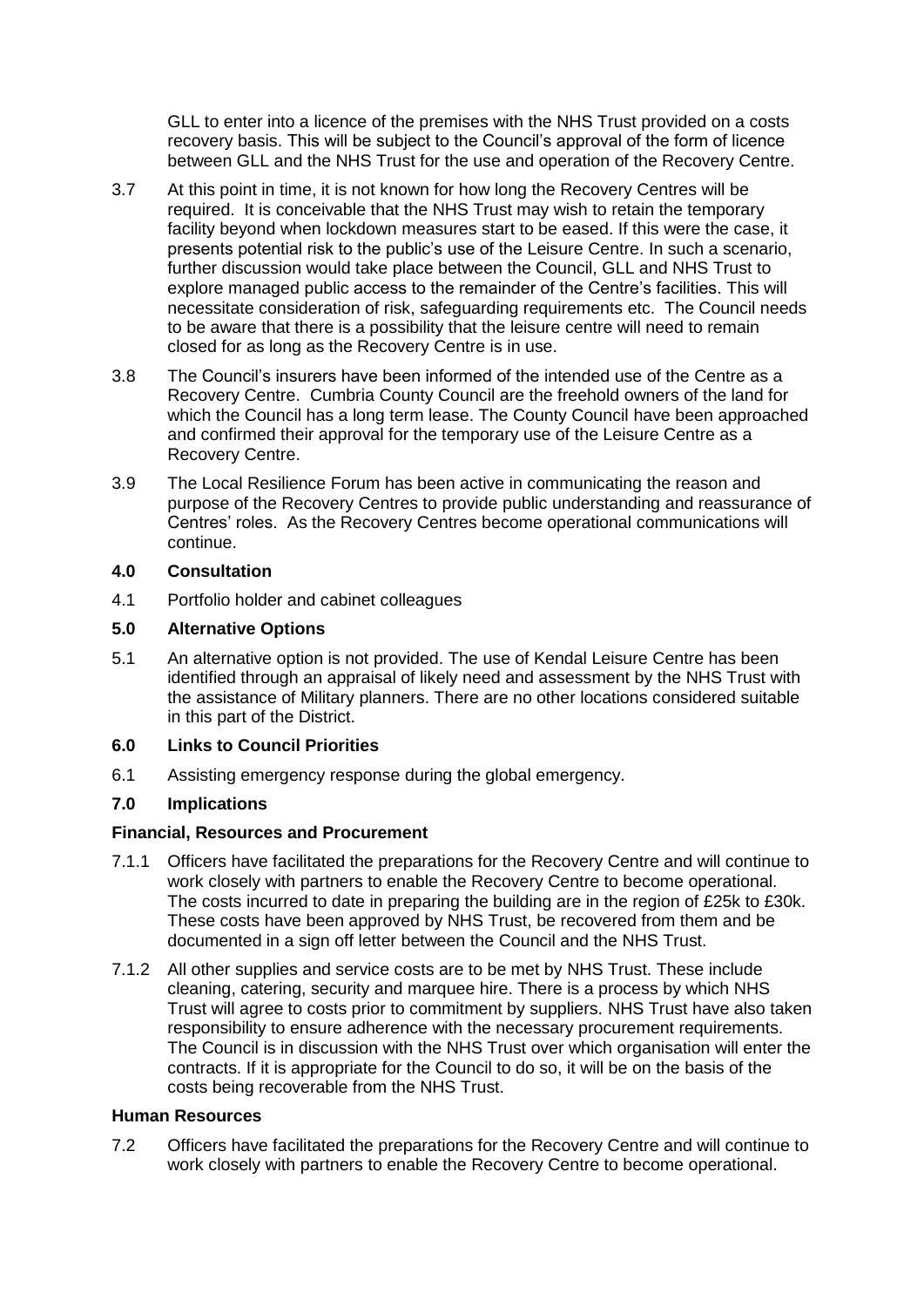# **Legal**

- 7.3.1 Freehold title to the land is owned by Cumbria County Council and their consent has been sought regarding the arrgangments and temporary re purposing of the building.
- 7.3.2 The Council leases the Leisure Centre to GLL and the Councils legal team have drafted the required Landlord's consent letter and proposed licence between GLL and the NHS Trust and are also advising on the legal implications regarding the Partnering Agreement for the Provision of Leisure Services. Further discussion will take place with GLL to ensure GLL and the Council continue, as far as possible and practicable, to operate in accordance with the Agreement and its provisions for when the normal supply of the Leisure Services are disrupted and subsequently resumed.
- 7.3.3 Following meetings with the Council's insurers their advice has been sought on the required insurance cover and in relation to liabilities. The Council will seek to mitigate its exposure to liabilities were possible.
- 7.3.4 The Legal team have also advised officers on seeking appropriate confirmation from the NHS Trust with regard to the acceptance of the installations (e.g. partitions, beds, electrical equipment) overseen by the Council in preparing the Centre to be used as a Recovery Centre.

#### **Health, Social, Economic and Environmental**

- 7.4 Have you completed a Health, Social, Economic and Environmental Impact Assessment? No
- 7.5 If you have not completed an Impact Assessment, please explain your reasons: Emergency requirement to enable use of Kendal Leisure Centre as a Recovery Centre it is not considered that an impact assessment is required at this time.

#### **Equality and Diversity**

- 7.7 Have you completed an Equality Impact Analysis? No
- 7.8 If you have not completed an Impact Assessment, please explain your reasons: Emergency requirement to enable use of Kendal Leisure Centre as a Recovery Centre. It is not considered that an equality impact assessment is required at this time.

#### **Risk**

| <b>Risk</b>                                                                          | Consequence                                                                                  | Controls required                                                                                                       |
|--------------------------------------------------------------------------------------|----------------------------------------------------------------------------------------------|-------------------------------------------------------------------------------------------------------------------------|
| The temporary use of the Centre<br>extends beyond the easing of<br>lockdown measures | Temporary limited public<br>access to leisure facilities                                     | Regular dialogue with<br><b>NHS Trust regarding</b><br>continued requirements                                           |
|                                                                                      | May create conflict in<br>respect of existing<br><b>Partnering Agreement</b><br>requirements | <b>Review of Partnering</b><br>Agreement requirements                                                                   |
|                                                                                      |                                                                                              | Clear communications<br>strategy                                                                                        |
| Local residents concerns over<br>COVID 19 patients being treated<br>locally          | Increased anxiety over risk<br>of infection                                                  | NHS reassurance that the<br>Centre will only be used<br>by patients fit enough for<br>discharge from main<br>hospitals. |
|                                                                                      |                                                                                              | <b>Clear communications</b><br>strategy providing<br>assurance                                                          |